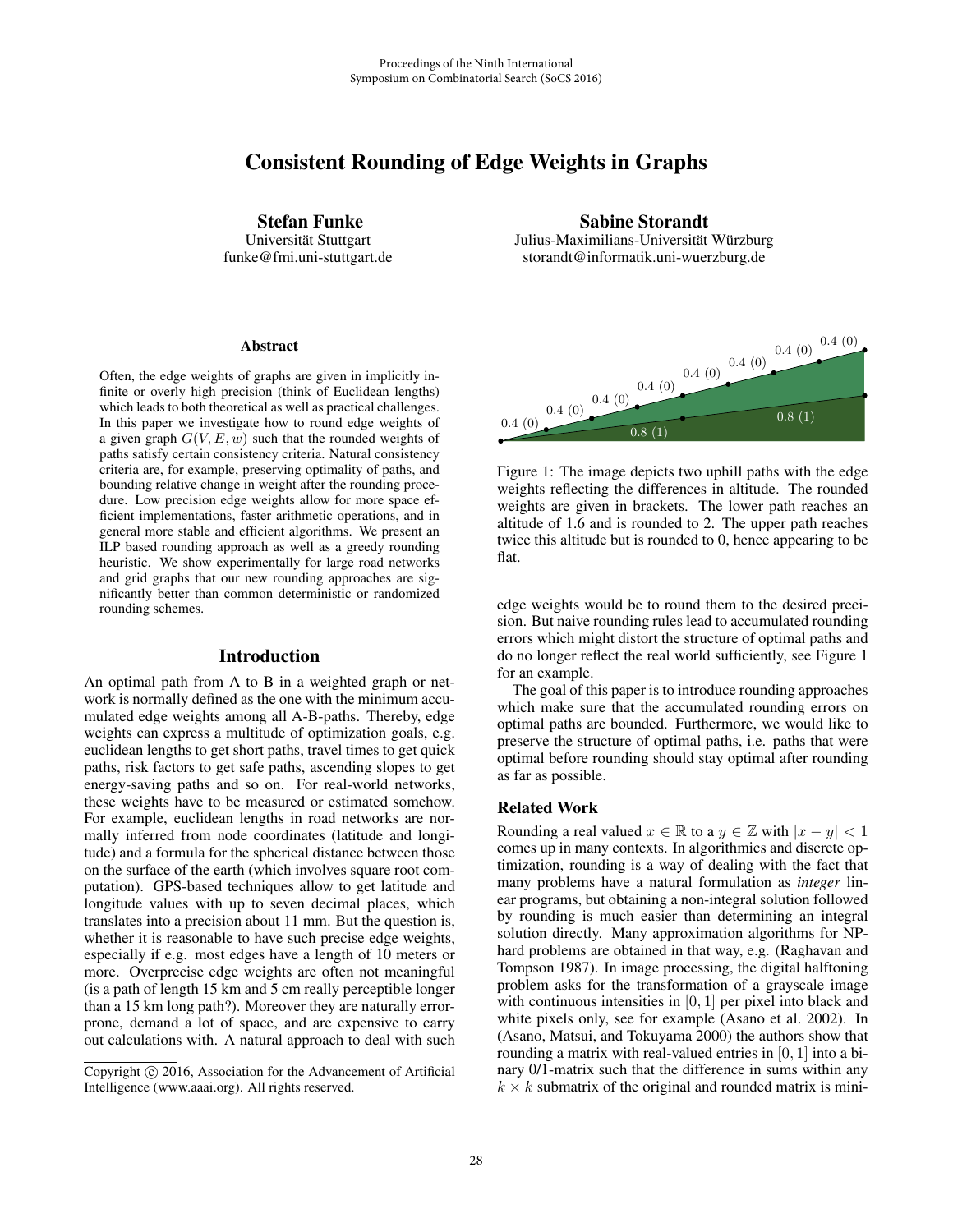mized is NP-hard. In general, many such rounding problems turn out to be NP-hard.

For the very common scenario that edge weights are Euclidean distances in the plane, it is not even clear that the problem of computing shortest paths is in NP since it requires the comparison of sums of squares, which might require very expensive arithmetic operations. In fact, for graphs  $G(V, E)$  where the vertices are points in  $\mathbb{Z}^4$  and we have Euclidean edge weights, the shortest path problem is known to be sums-of-square-roots-hard (Kayal and Saha 2011). So to have polynomial-time algorithms outside the RealRAM model of computation, approximation of the edge weights seems to be necessary.

## Contribution

We first analyze the potential of deterministic and randomized rounding for our application. We show that both of these baseline approaches are not sufficient to solve the weight rounding problem in graphs, as the accumulated rounding errors become too large. We then introduce an ILP formulation, which allows to bound the maximum relative error which occurs on a path. As this ILP is too expensive to be set up already for small graphs, we introduce a greedy rounding heuristic which provides us with an a posteriori maximum relative error guarantee. We conduct experiments on real-world road networks and synthetic grid graphs. On both benchmark sets our rounding heuristic outperforms deterministic and randomized rounding significantly.

# Notation, Baselines and Error Analysis

From now on, we will use  $w : E \to \mathbb{R}^+$  to indicate the original edge weights and  $w' : E \to \mathbb{N}$  for the rounded weights. This might involve some scaling first, e.g. if we have edge lengths with a precision of centimeters and want to have the precision of meters, we first divide each weight by 100. If we want our weights to fit in a certain data type, e.g. only allowing integers in the range  $0, \dots, 255$ , then we scale with  $\max_{e \in E} [w(e)]/255$ . The resulting weight on an edge *e* is then  $w(e)$ . With  $[w(e)]$  we refer to the largest integer smaller than  $w(e)$  and with  $[w(e)]$  to the smallest integer larger than  $w(e)$ . We only allow a weight to be rounded to the next smaller or next larger integer. If  $w(e)$  already is integer, we do not allow any kind of rounding.

## Deterministic Rounding

The classic deterministic rounding rule demands to round a number down when  $w(e) - |w(e)| < 0.5$  and up otherwise (sometimes with special treatment for the  $= 0.5$  case). The maximum error per edge is hence bounded by 0.5. Therefore, the maximum absolute error on a path  $p$  of length  $k$  is 0.5k and the maximum relative error if  $w'(p) > w(p)$  is

$$
w'(p)/w(p) = (0.5k + 0.5k)/0.5k = 2.
$$

If  $w'(p) < w(p)$ , the relative error is unbounded, though, as  $w'(p)$  might be zero if all  $e \in p$  have weights in  $]0, 0.5[$ . If we assume that  $w(e) \geq 1$  for all  $e \in E$ , the ratio  $w'(p)/w(p)$  is maximized for  $2/1.5=4/3$  and  $w(p)/w'(p)$ for  $1.4\overline{9}/1 \approx 3/2$ . So we have an ad hoc maximum relative error of  $\max(4/3, 3/2) = 3/2$  for any fixed path.



Figure 2: The upper blue path consists of 5 edges with a weight of 1.1, so the total weight is 5.5. The lower red path consists of 4 edges of weight 1.4, hence the total weight is 5.6 and therefore larger than the weight of the blue path. If all edge weights are rounded down to one, though, the red path gets a total weight of 4, while the blue path gets a rounded weight of 5. Hence the structure of the optimal path changes.

But in a graph, due to rounding, the structure of optimal paths might change. Hence it could be that after rounding some alternative path  $p$  becomes cheaper than the original path  $\pi$ , see Figure 2. The following Lemma shows that our maximum error bounds are still obeyed in this scenario.

Lemma 1 *Let* G(V,E,w) *be a weighted graph with edge*  $weights$   $w(e) \geq 1$  *and*  $G'(V, E, w')$  *the same graph with deterministically rounded weights. For every*  $s, t \in V$ *, the optimal* s*-*t*-path* π *in* G *and the optimal* s*-*t*-path* p *in* G *fulfill the following inequalities:*

$$
\frac{w(\pi)}{w'(p)} \le \frac{4}{3} \quad \frac{w'(p)}{w(\pi)} \le \frac{3}{2}
$$

*Proof.* Assume for contradiction that  $w(\pi) > 4/3 \cdot w'(p)$ . As  $\pi$  is an optimal path in G, we know that  $w(p) \geq w(\pi)$ . Hence we get  $w(p) > 4/3 \cdot w'(p)$  which contradicts our maximum relative error bound for path p.

Assume further for contradiction that  $w'(p) > 3/2 \cdot w(\pi)$ . We know that  $w'(\pi) \leq 3/2 \cdot w(\pi)$ , hence it follows  $w'(p) > w'(\pi)$ . But in this case, p can not be an optimal path in  $G'$ , which contradicts our definition of p.

Observation 2 *If we allow any kind of rounding to the next smallest or largest integer (deterministic, arbitrary, randomized), the maximum relative error becomes* 2 *if all original weights* w *are larger or equal to* 1*. The proof from Lemma 1 carries over to this scenario (as it is oblivious to the used constants), hence the bound of* 2 *also applies for alternative* s*-*t*-paths which become optimal after rounding.*

#### Randomized Rounding

The idea of randomized rounding is to interpret

$$
(w(e) - \lfloor w(e) \rfloor) \in [0, 1]
$$

as probability for rounding up. So 1.2 is rounded to 2 with a probability of 0.2 and to 1 with a probability of 0.8. Hence the expected path cost  $E$  is the same as the original cost  $w(p)$  of a path, as

$$
E = \sum_{e \in p} (\lfloor w(e) \rfloor + 1 \cdot (w(e) - \lfloor w(e) \rfloor)) = \sum_{e \in p} w(e) = w(p).
$$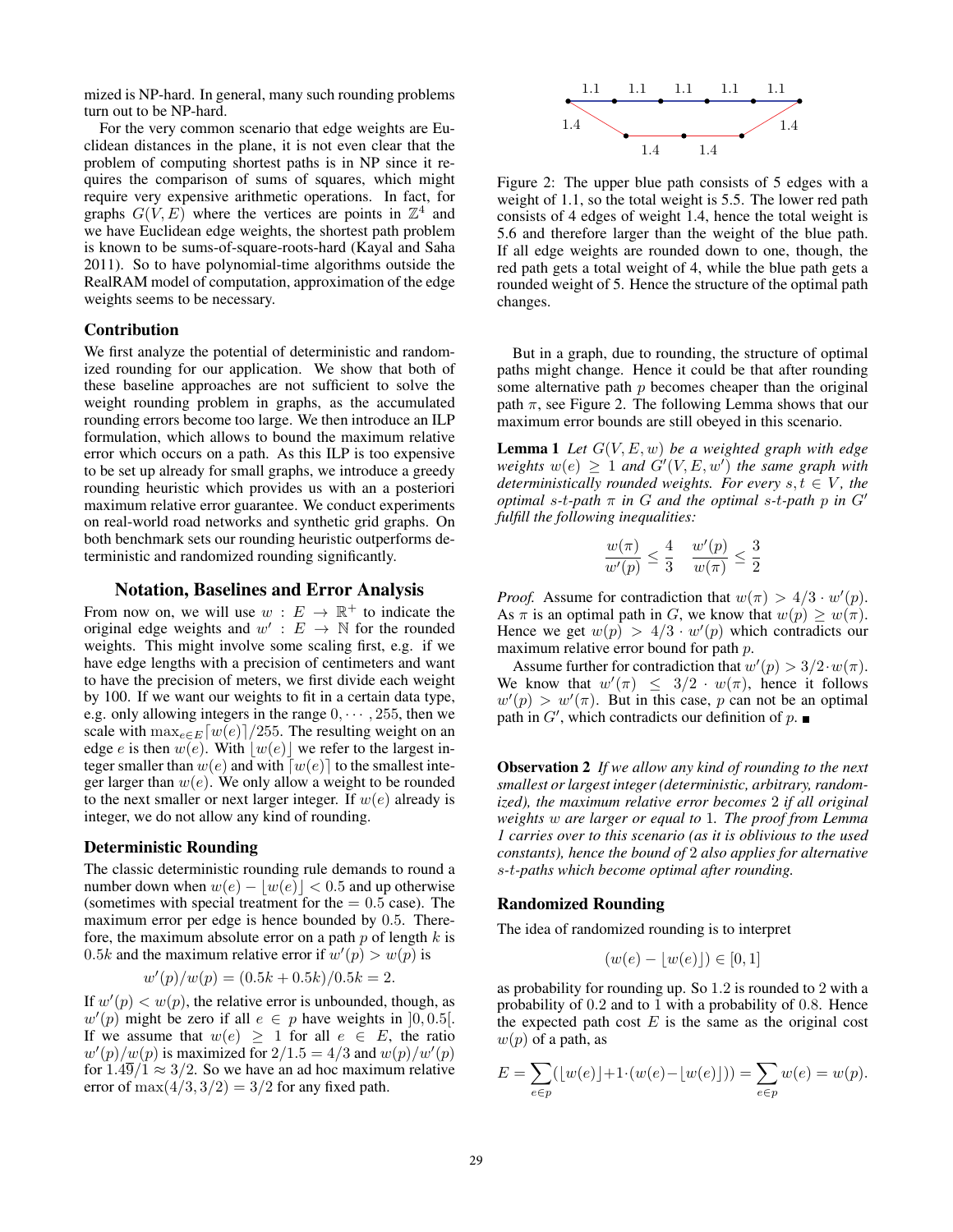Unfortunately, this does not mean that the probability of some path exhibiting a large relative rounding error is small as the following example shows.

Consider a path  $p$  consisting of  $k$  edges, each with weight  $0.4$  and let  $Z$  be random variable denoting the cost of the path after rounding. Clearly,  $E(Z) = w(p) = 0.4k$ . Z follows the binomial distribution  $B(k, 0.4)$  with variance  $V(Z)=0.26k$ , which implies for example, that for  $k = 12$ , the probability that after the rounding the path  $p$  has weight 0 is more than 0.002 and that it has weight 12 is more than 0.000016 – instead of the ideal weights 4 or 5. For larger graphs it is hence quite likely that such a deviation from the desired weights appears somewhere.

# ILP-Formulation

Next, we are going to introduce a suitable ILP formulation that leads to correctly rounded edge weights.

Let  $\pi(s, t)$  be an optimal s-t-path in  $G(E, V)$ . The weight of  $\pi$  is  $w(\pi) = \sum_{e \in \pi} w(e)$  and its rounded weight is  $w'(\pi) = \sum_{e \in \pi} w'(e)$ . We now demand that for some fixed  $X \geq 1$ , for an optimal path  $\pi$  in G it yields:

$$
\frac{1}{X} \le \frac{w(\pi)}{w'(\pi)} \le X \tag{1}
$$

As seen in Observation 2, if all original weights are  $\geq 1$ , then for  $X \geq 2$  every rounding rule produces a feasible solution automatically.

Note, that for  $X \in [1, 2]$  or when edge costs smaller than 1 are allowed, it does not make sense to enforce constraint (1) on paths with only a few edges. Especially considering single edges, rounding to the next integer would be impossible for small X. For example, consider  $X = 1.1$  which says that the rounded weight of a path should only be 10% smaller or greater than the original weight. But then an edge weight of e.g. 0.4 can not be rounded, as the target value has to be in the range  $[0.\overline{36}, 0.44]$  which does not include any integer. In general, enforcing this constraint on paths with small hop length often leads to infeasibility as there is not enough flexibility left. Therefore, we add a parameter  $k$  which describes the minimum hop length of a path which we take into consideration.

#### Basic ILP

To set up the ILP, we introduce a decision variable  $x_e$  for every edge  $e \in E$ . Here,  $x_e = 0$  if  $w'(e) = \lfloor w(e) \rfloor$  and 1 otherwise. This allows to rewrite the above introduced constraints as follows:

$$
\forall \pi \in G, |\pi| \ge k : \sum_{e \in \pi} \lfloor w(e) \rfloor + \sum_{e \in \pi} x_e \le w(\pi) \cdot X
$$

$$
\sum_{e \in \pi} \lfloor w(e) \rfloor + \sum_{e \in \pi} x_e \ge w(\pi) \cdot 1/X
$$

$$
\forall e \in E : x_e \in \{0, 1\}
$$

But extracting and storing every optimal path in  $G$  is very time and space consuming, and leads to  $\mathcal{O}(n^2)$  constraints in the ILP. Therefore we use the following remedy: It suffices to consider all optimal paths with a hop length between



Figure 3: We consider the rounding problem with  $k = 6$ and  $X = 1.5$ . The optimal path  $\pi$  from A to B is the green path. Obviously  $w(\pi)/w'(\pi) = 6.6/6 < 1.5$ . The red path p has a total weight of  $w(p)=7.6 > w(\pi)$ . After rounding p becomes optimal as  $w'(p) = 4 < w'(\pi) = 6$ . But now  $w(p)/w'(p) = 7.6/4 > 1.5$ , which is legit as p has a hop length smaller than  $k = 6$ . This leads to  $w(\pi)/w'(p) =$  $6.6/4 > 1.5$  also not obeying the maximum relative error bound.

k and  $2k - 1$ . All other paths are concatenations of such paths. And if for every subpath of length at least  $k$  the multiplicative error is at most  $X$  this also yields for the total path. For grids and typical road networks, this reduces the number of constraints to  $\mathcal{O}(nk^2)$ .

#### Preserving Optimal Path Structures

But the above ILP-formulation alone does not solve our rounding problem completely, as now a path  $p$  that was not optimal before rounding might become optimal after rounding. In general, a path  $p$  can only become optimal after rounding if

$$
\sum_{e \in p} \lfloor w(e) \rfloor < \sum_{e \in \pi} \lceil w(e) \rceil. \tag{2}
$$

One way to make sure that the structure of all optimal paths stays unaffected by rounding, is to enumerate all such paths p and add the constraint

$$
\sum_{e \in p} (\lfloor w(e) \rfloor + x_e) \ge \sum_{e \in \pi} (\lfloor w(e) \rfloor + x_e)
$$

for each such  $p$  to the ILP. But note, that there might be exponentially many such constraints to add for each optimal path; and not only for optimal paths up to length  $2k - 1$  but also for longer ones. This makes setting up the ILP impractical already for small networks. Therefore, we will relax the constraint of unaffected optimal path structures, but instead demand that the weight of the optimal path  $p$  after rounding should obey the relative error of  $X$  compared to the weight of the optimal path  $\pi$  before rounding, i.e.  $w'(p) \leq w(\pi) \cdot X$ and  $w'(p) \geq w(\pi)/X$ .

While  $w'(p) > w(\pi) \cdot X$  cannot happen (as otherwise  $\pi$  would still be optimal instead of p),  $w'(p) < w(\pi)/X$ might occur. To avoid this, we add the constraint  $w'(p) \ge$  $w(\pi)/X$  to the ILP for every path up to length  $2k - 1$  if  $\sum_{e \in p} \lfloor w(e) \rfloor \leq w(\pi)/X$ . These might still be exponentially many paths, but only a small fraction of all paths in the network. Note that it does not suffice to only add the constraints for paths in the range of  $k, \dots, 2k - 1$  as otherwise the  $X$  bound might still be violated, see Figure 3 for an example.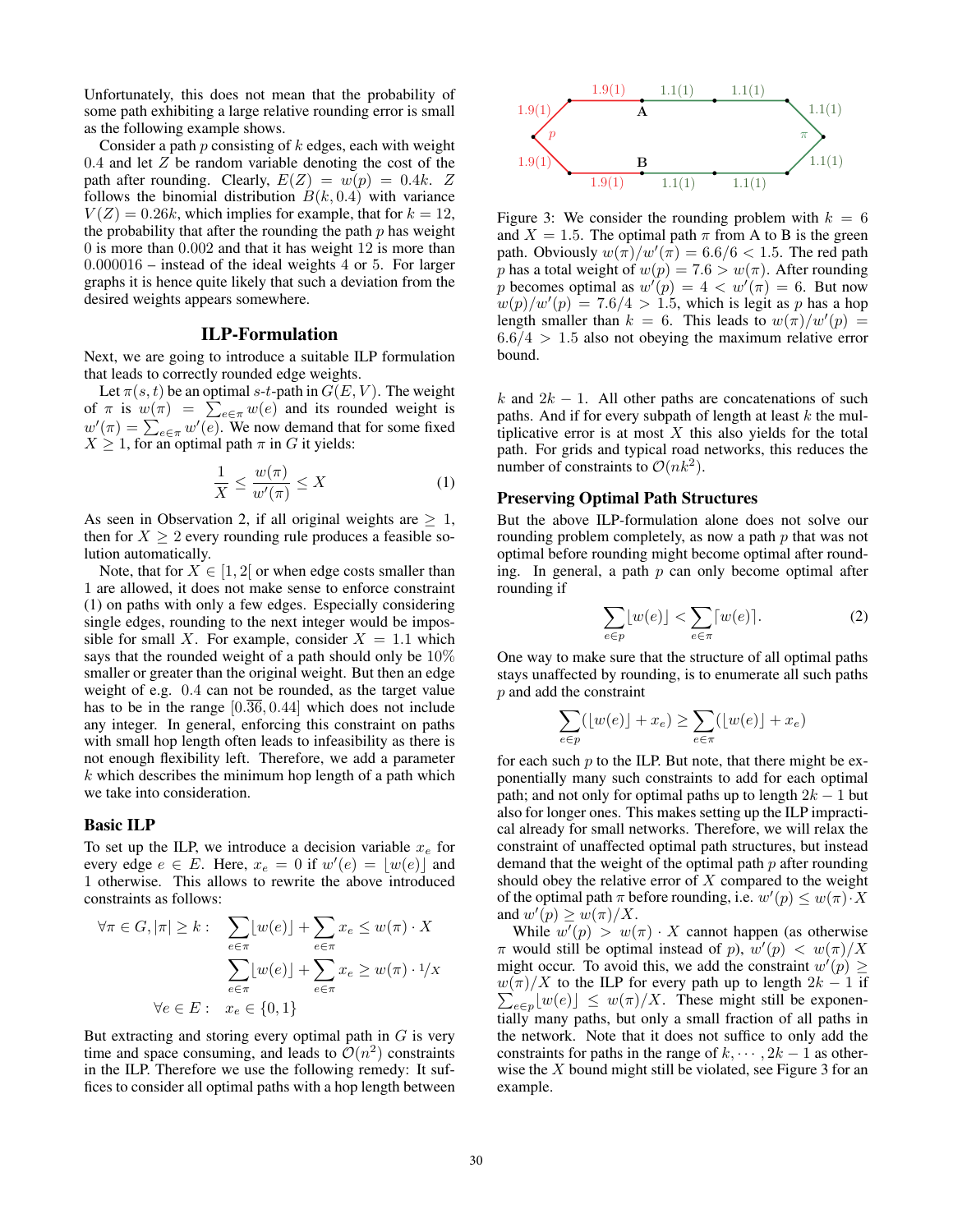| $_{1.3}$ | 1.3 | .4 | X1   | X2               | X3       | max           |      |
|----------|-----|----|------|------------------|----------|---------------|------|
|          |     |    | 1.3  | 1.35             | $_{1.3}$ | 1.35          | 29.4 |
|          |     |    | 1.3  |                  |          | 1.3           | 19.6 |
|          |     |    | 1.16 | $1.\overline{1}$ |          | 1.16          | 12.6 |
|          |     |    | 16   | 1.35             |          | 1.35          |      |
|          | *   |    |      |                  | >1.25    | $>$ 1.25 $\,$ | 25.8 |

Table 1: The first three columns show the rounding result. The ∗ summarizes all results with at least two values rounded to 2. Xi indicates the relative error for path Pi. The last column gives the probability of the rounding being result of randomized rounding.

## Example

We provide a small example to show that the ILP solution can be significantly better than the baseline solutions. Consider a path of three edges with weights 1.3, 1.3 and 1.4 and  $k = 2$ . So we have three subpaths to consider: P1 of weight  $1.3 + 1.3 = 2.6$ , P2 of weight  $1.3 + 1.4 = 2.7$  and P3 the complete path of weight 4. Table 1 sketches all possible rounding results. The first row corresponds to deterministic rounding, which creates a relative rounding error of 1.35. The best solution would be rounding to 1, 2, 1 with a relative error of only 1.16. This would be the outcome of our ILP, e.g. with  $X = 1.2$ . The probability that this solution is derived from randomized rounding is less than 13%.

# Heuristic Edge Weight Rounding

The ILP formulations are not suitable to solve large instances, though, as even with the introduced modifications the number of constraints is huge. Therefore, we now describe a heuristic approach that allows to achieve small rounding errors in practice while requiring significantly less processing time.

#### Algorithm

The basic idea of our approach is to also consider the paths of length  $k, \dots, 2k-1$  like in the ILP. But instead of establishing constraints and using the ILP solving machinery, we apply much simpler greedy strategy.

We assume we are given a set of paths  $P$  and the original weight  $w$  for each edge. The goal is to compute the rounded weight  $w'$  for each edge. Initially, we set  $w' = w$ for all edges. We then build an index data structure, which returns for some edge  $e \in E$  the set  $P'(e) \subseteq P$  of paths that contain  $e$ . Afterwards, we sort the edges in  $E$  decreasingly by the number of paths they appear in. Then, we parse through the list of edges and overwrite the weight of the actual edge  $e$  with its rounded weight  $w'$  (such that  $w'(e) \in \{ [w(e)], [w(e)] \}$  as follows: For each path  $p \in P'(e)$ , we compute its original weight  $w(p)$  and and its (partially) rounded weight  $w'(p)$ . We calculate  $w_1(p) =$  $w'(p) - w(e) + \lfloor w(e) \rfloor$  and  $w_2 = w'(p) - w(e) + \lceil w(e) \rceil$ to simulate what happens if we round  $w(e)$  down or up. We then compute the relative error of  $w_1$  and  $w_2$  compared to  $w(p)$ . We keep track of the largest occurring maximum relative errors  $X_{up}$ ,  $X_{down}$  over all paths in  $P'$  when round-



Figure 4: Example instance. The greedy algorithm considers the edges in order C, A, B, D setting the rounded costs to 0, 1, 3, 2.

ing up or down. In the end, we set  $w'(e) = \lfloor w(e) \rfloor$  if  $X_{up} > X_{down}$  and  $w'(e) = [w(e)]$  otherwise.

#### Example

As an example, we consider the graph shown in Figure 4. Using  $k = 2$ , the set of paths consists of AB with cost 3, AC with cost 0.5, ACD with cost 2.3, BC with cost 2.7, BCD with cost 4.5 and CD with cost 1.9. We observe that C appears in 5 of these 6 paths, all other edges in 3 paths, respectively. With arbitrary broken ties, lets assume the algorithm considers the edges in order C, A, B, D. Setting the cost of C to 1, the highest relative error would arise from path AB with  $X_{up} = 1.4/0.5 = 2.8$ . For C=0, the highest relative error would also arise from AB, but the ratio  $X_{down} = 0.5/0.4 = 1.25$  is smaller than  $X_{up}$ . Hence we round C down to 0. Then we proceed with edge A. As C was rounded to 0, we observe that rounding A down to 0 as well would lead to  $X_{down} = \infty$ . Hence A is rounded up to 1 for sure. Next, we consider edge B.  $X_{d_{\text{QWD}}} = 2.7/2 = 1.35$ is defined by BC,  $X_{up} = 4/3 = 1.\overline{3}$  by AB. Hence, B is rounded up to 3. Last, we consider D.  $X_{down} = 1.9/1 = 1.9$ arises from CD and  $X_{up} = 3/2.3 < 1.4$  from ACD. So finally D is rounded up to 2 and all edges have integer weights.

### A Posteriori Error Guarantee

If P is the set of all paths of length k to  $2k - 1$  in G, and X is the maximum observed rounding error that resulted from any edge weight rounding in the course of the greedy algorithm, we can certify that for all optimal paths in  $G'$  longer than  $k$  the maximum relative error will never exceed  $X$  (if the respective optimal path in  $G$  has a length of at least  $k$  as well).

In the experiments, we will also test our approach on  $P$ containing only the shortest paths of length  $k$  to  $2k-1$ . And to tackle graphs with millions of nodes and edges even only a subset of those. While this does not provide us with an a posteriori approximation guarantee, we will show that the outcome is still superior to rounded edge weights produced by deterministic or randomized rounding.

## Experiments

We implemented our proposed heuristic as well as the baseline approaches in C++. Experiments were conducted on a single core of an Intel i5-4300U CPU with 1.90GHz and 12GB RAM.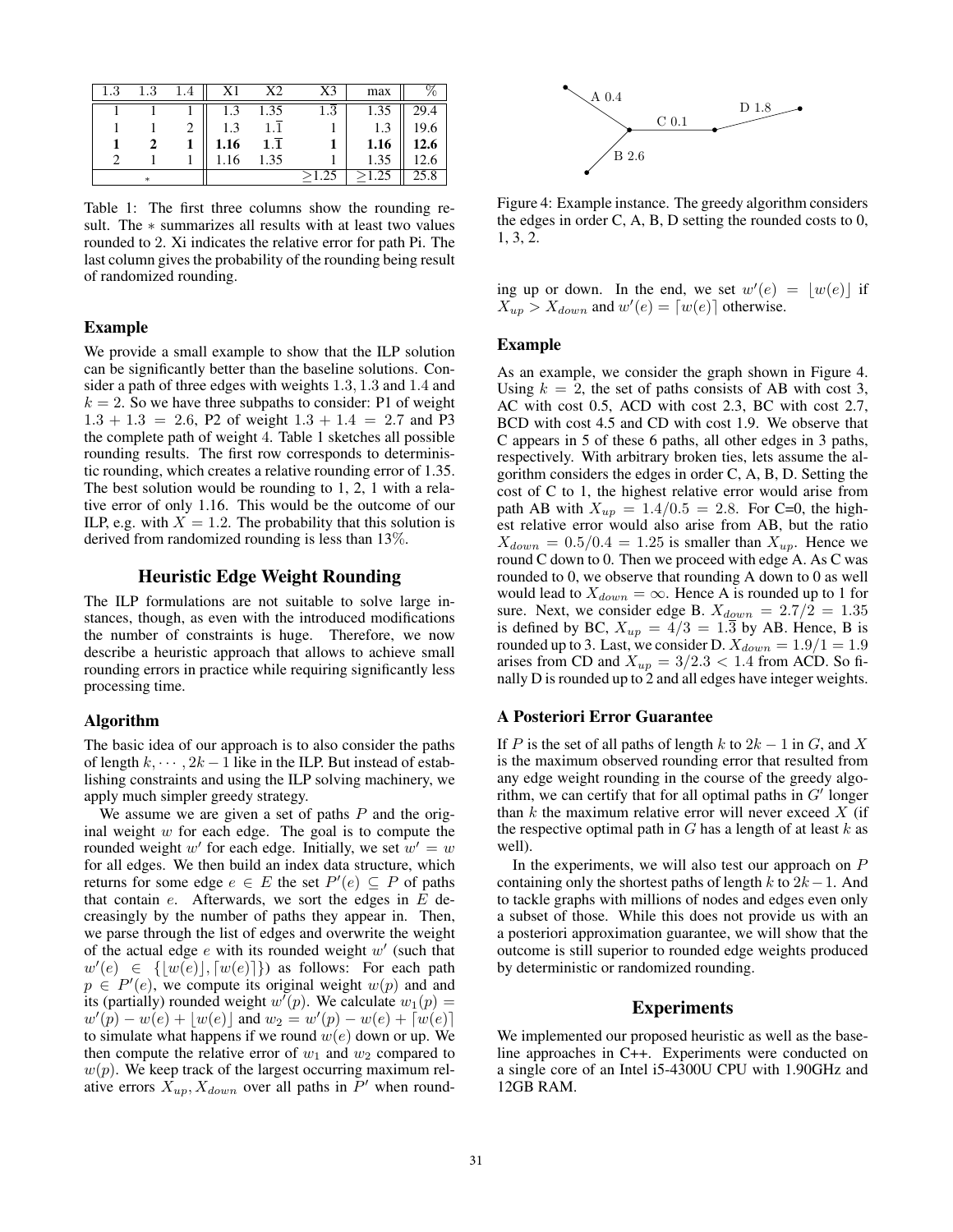|            | $#$ nodes  | $#$ edges  | min w    | max w   |
|------------|------------|------------|----------|---------|
| <b>SA</b>  | 78.413     | 151,009    | 0.070606 | 591.98  |
| SL.        | 279,268    | 553,662    | 0.022239 | 1436.77 |
| TU         | 669,875    | 1,375,845  | 0.014850 | 1723.52 |
| ST         | 1,012,381  | 2,059,668  | 0.011119 | 1042.33 |
| <b>SWG</b> | 2.362.948  | 4,833,341  | 0.007428 | 1809.92 |
| SG         | 6,546,614  | 13,367,955 | 0.007217 | 2747.86 |
| <b>GER</b> | 21,721,465 | 44,108,723 | 0.006560 | 4799.16 |

Table 2: Benchmark road networks of various size (SA – Saarbrücken, SL – Saarland, TU – Tübingen, ST – Stuttgart, SWG – South-West-Germany, SG – Southern Germany, GER – Germany). The min/max weights are given in meters.

|                  | $n \times n$       | $#$ edges | min w | max w |
|------------------|--------------------|-----------|-------|-------|
| 10a              | $10 \times 10$     | 180       | 0     |       |
| 10 <sub>b</sub>  | $10 \times 10$     | 180       |       | 100   |
| 100a             | $100 \times 100$   | 19,800    | 0     |       |
| 100 <sub>b</sub> | $100 \times 100$   | 19,800    |       | 100   |
| 1000a            | $1000 \times 1000$ | 1,998,000 | 0     |       |
| 1000b            | $1000 \times 1000$ | 1,998,000 |       | 100   |

Table 3: Grid graph benchmarks of various size and with two kinds of weight ranges.

# Data Sets

We use real and synthetic data in our evaluation. We extracted several real-world road networks from  $OSM<sup>1</sup>$  along with high precision node coordinates from which we interfere the Euclidean lengths of the edges. Table 2 provides an overview of this data set. We observe that edge weights in the range of a few centimeters (or less) as well as several kilometers occur. Note that computing the edge weights, e.g. using the haversine formula for getting the great-circle distance between two points, involves square root calculations and the usage of trigonometric functions. Therefore, the resulting weights might have no finite representation. We will use our developed rounding approaches to make all weights integer. Furthermore, we will look for the smallest data type to store the weights, such that reasonable route planning is still possible. In addition, we generated grid graphs of various size. Edge weights are chosen uniformly at random from some prespecified interval. We differentiate between instances where rounded costs of 0 can occur (and hence the maximum relative error can be unbounded) and instances with all weights  $\geq 1$  for which the maximum error bound of 2 applies according to Observation 2. Table 3 lists our grid benchmarks.

#### Baseline Evaluation

We will first investigate the quality of the classic deterministic and randomized rounding schemes. For each of our benchmark graphs, we compute the maximum absolute and relative error for 1,000 example shortest path queries. Moreover, we count the number of paths for which the structure of the optimal path changes after rounding. Table 4 summa-

|                  |        | deterministic |      | randomized |        |      |
|------------------|--------|---------------|------|------------|--------|------|
|                  | A      | X             | $\%$ | Α          | X      | %    |
| SА               | 23.71  | 1.006         | 7.8  | 26.54      | 1.010  | 18.8 |
| SL.              | 27.74  | 1.003         | 14.5 | 40.34      | 1.003  | 23.0 |
| TU               | 35.36  | 1.003         | 29.3 | 60.80      | 1.002  | 45.1 |
| ST               | 58.08  | 1.001         | 40.2 | 77.96      | 1.003  | 52.9 |
| SWG              | 65.51  | 1.001         | 42.9 | 71.99      | 1.002  | 54.8 |
| SG               | 81.25  | 1.001         | 55.2 | 102.75     | 1.001  | 63.6 |
| <b>GER</b>       | 85.61  | 1.001         | 70.4 | 126.43     | 1.001  | 81.6 |
| 10a              | 2.86   | $\infty$      | 28.3 | 6.43       | 62.978 | 45.3 |
| 10 <sub>b</sub>  | 2.89   | 1.081         | 4.8  | 4.96       | 1.109  | 1.2. |
| 100a             | 13.14  | 1.222         | 90.3 | 18.41      | 1.293  | 94.6 |
| 100 <sub>b</sub> | 8.97   | 1.008         | 16.8 | 11.15      | 1.008  | 15.2 |
| 1000a            | 118.17 | 1.086         | 99.8 | 117.20     | 1.225  | 99.9 |
| 1000b            | 24.33  | 1.002         | 74.8 | 38.12      | 1.003  | 80.4 |

Table 4: Maximum errors observed in 1,000 random queries. 'A' denotes the maximum absolute error, 'X' the maximum relative error and % the percentage of queries where the structure of the optimal path changed after rounding.

rizes the results for all our benchmark graphs when rounding the given weights to integers. The results give the impression that these rounding approaches work well, especially for larger graphs. But in reality, just the percentage of the paths with a large relative error is smaller in large graphs. Hence a random sample of 1,000 queries is unlikely to detect them.

Because of that, we also compute the maximum relative error over all paths of length  $k, \dots, 2k - 1$  in the network for several  $k$ . This provides us with the real maximum error. The results are shown in Table 5. Only for the small road networks (SA and SL), we get a bound at all. In the larger road networks, both deterministic and randomized rounding lead to paths of length at least  $k$  having a rounded weight of 0. Hence the maximum relative error is  $\infty$ . For the grids, due to the edge weights being chosen randomly, this only happened for the 10a instance and the deterministic algorithm. But we observe that the weight range has an enormous impact on the result quality. For 10a, the randomized strategy produces a maximum relative error of over 62, while for all grids of type b we know, that it can be no more than 2. Also the absolute error and the number of affected paths are much smaller for the grids of type b with all edge weights  $>1$ .

# ILP Solutions

Ideally we would like to compare with an optimum solution. Unfortunately, solving our ILP formulation turns out to be too expensive even on the SA dataset. So additionally we extracted a small part ( $n = 1000$  nodes,  $m = 1982$ ) edges) of the SA dataset evaluating deterministic and greedy rounding in comparison to ILP generated upper and lower bounds. The lower bound was determined by the largest  $X$ value where we could certify infeasibility of the ILP; the upper bound likewise was determined by the smallest  $X$  where our ILP could still be shown to be feasible within a reasonable time frame. See Table 6 for the results. For  $k = 6$ solving the ILP for values of  $X$  close to the optimal  $X$  value

<sup>1</sup> www.openstreetmap.org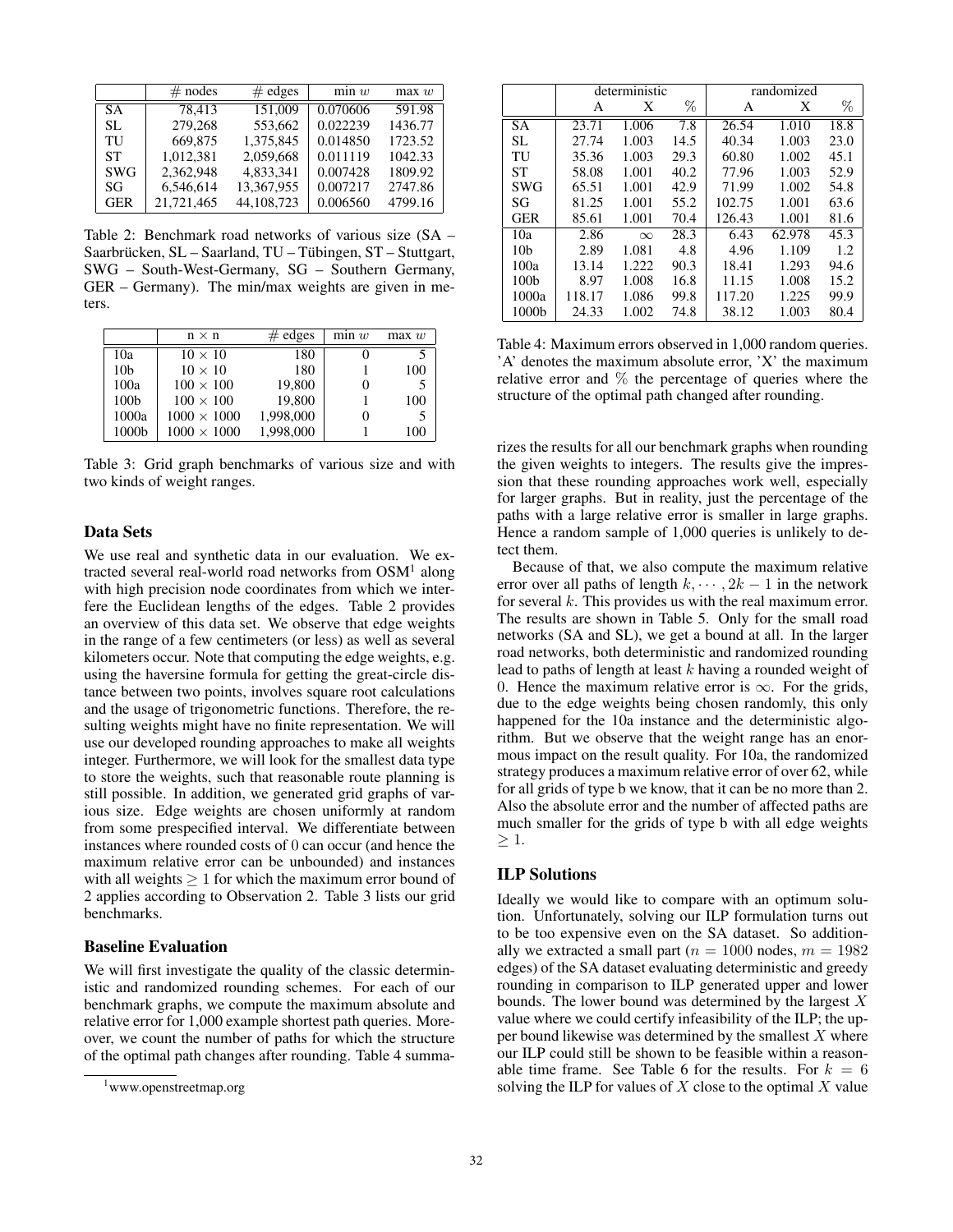|                  | k | 3        | 4        | 6         | 8         | 12        |
|------------------|---|----------|----------|-----------|-----------|-----------|
| SА               | d | 1.390    | 1.362    | 1.332     | 1.249     | $*1.118$  |
|                  | r | 1.502    | 1.430    | 1.336     | 1.264     | $*1.135$  |
| SL               | d | 1.390    | 1.362    | 1.332     | 1.270     | $*1.243$  |
|                  | r | 1.685    | 1.531    | 1.304     | 1.232     | $*1.174$  |
| others           | d | $\infty$ | $\infty$ | $\infty$  | $\infty$  | $\infty$  |
|                  | r | $\infty$ | $\infty$ | $\infty$  | $\infty$  | $\infty$  |
| 10a              | d | 2.169    | 1.727    | 1.571     | $*1.317$  | $*1.190$  |
|                  | r | $\infty$ | 2.978    | 2.104     | $*1.536$  | $*1.599$  |
| 10 <sub>b</sub>  | d | 1.036    | 1.022    | 1.020     | $*1.016$  | $*1.012$  |
|                  | r | 1.127    | 1.052    | 1.037     | $*1.039$  | $*1.031$  |
| 100a             | d | $\infty$ | $\infty$ | $\infty$  | $*2.799$  | $*1.801$  |
|                  | r | $\infty$ | $\infty$ | $\infty$  | $*3.205$  | $*1.887$  |
| 100 <sub>b</sub> | d | 1.144    | 1.109    | $*1.048$  | $*1.030$  | $*1.020$  |
|                  | r | 1.208    | 1.136    | $*1.078$  | $*1.052$  | $*1.024$  |
| 1000a            | d | $\infty$ | $\infty$ | $\infty$  | $\infty$  | $**2.103$ |
|                  | r | $\infty$ | $\infty$ | $\infty$  | $\infty$  | $**2.401$ |
| $1000b$ d        |   | $*1.286$ | $*1.151$ | $**1.064$ | $**1.033$ | $**1.023$ |
|                  | r | $*1.451$ | $*1.248$ | $**1.082$ | $**1.052$ | $**1.034$ |

Table 5: Maximum relative error for paths with a hop distance longer than  $k$  for r(andomized) and d(eterministic) rounding. Entries with a \* are only based on all shortest (instead of all) paths in the network of hop length  $k, \dots, 2k-1$ , as enumerating all paths was infeasible. Entries with \*\* are only based on a subset of these shortest paths.

| small | determistic     | 1.212 | 1.145 | 1.104   |
|-------|-----------------|-------|-------|---------|
|       | greedy          | 1.099 | 1.073 | 1.060   |
|       | ILP upper bound | 1.064 | 1.055 | 1.088   |
|       | ILP lower bound | 1.058 | 1.040 | (1.000) |

Table 6: Comparison of rounding schemes with ILP lower (and upper) bounds. For  $k = 6$ , a meaningful lower bound using the ILP formulation could not be computed within reasonable time.

took too much time. For  $k = 3$  and  $k = 4$ , though, our ILP lower bound shows that the greedy rounding approach gets reasonably close to the optimum whereas the deterministic rounding scheme fares considerably worse (this is probably also true for larger  $k$ ). The more advanced ILP formulation for preserving the structure of optimal paths unfortunately is still too inefficient to be solved on anything larger than miniscule toy graphs.

#### Heuristic Solutions

Next, we evaluate the performance of our greedy heuristic for several choices of  $k$ .

We use three variants, depending on the graph size and  $k$ . If possible, we extract all paths of length  $k, \dots, 2k - 1$  in the network and use them as basis for our heuristic. Unfortunately, this is not always possible. For example, for the TU graph and  $k = 8$  this would be more than 159 million paths each of length at least 8, for GER with  $k = 3$  there are more than 256 million paths already, which making calculations on exceeds the capability of our used hardware. If we consider only shortest paths, the number of paths for TU and  $k = 8$  reduces to about 25 million. Hence we can tackle larger instances when restricting ourselves to shortest

paths. But note, that the a posteriori approximation guarantee then only holds for paths for which the optimal path structure does not change after rounding. And even extracting all shortest paths of a certain length is not always possible. In that case, we permuted the vertices of the graph randomly, and then extracted the shortest paths starting at a vertex (in the permuted order) until some upper bound on the number of paths was reached. We used a bound of 100 million in our experiments. For edges not contained in any extracted path, we use deterministic rounding as a fall back. Then, no a posteriori guarantee can be given, but our evaluations show that our heuristic outperforms the baseline approaches even with this restricted input.

Road Networks The results for our road network benchmarks are shown in Table 7. Naturally, the larger  $k$ , the better the error bound  $B$  gets. Comparing the bound results to those of our baselines in Table 5, we observe that the greedy heuristic produces significantly smaller maximum relative errors for SA and SL. For example, for SA and  $k = 8$ , the deterministic approach has a maximum error of 1.249 and the error produced by the heuristic is only 1.131. For all benchmarks larger than SL, neither of the baselines lead to a finite error bound. But with the heuristic, we always get a finite error bound. For small  $k$ , this bound tends to be large. This is due to short paths with very small edge weights only. If all such weights would be rounded to 0, the error bound would be  $\infty$ . Our heuristic is explicitly designed to not let this happen; at least the last edge considered on such a path will be rounded to 1 as this minimizes the maximum error. But the relative error in such a case might still be huge, e.g. over 12 for SG and  $k = 3$ . For larger k, the bound decreases quickly and we always end up with a maximum relative error bound smaller than 2.

Also considering the 1,000 sample queries, the heuristic leads to smaller absolute and relative errors than the baselines (compare Table 7 and Table 4) for k large enough. For SA and  $k = 6$ , the maximum observed absolute error is less than half the one observed after deterministically weight rounding and the percentage of affected paths is reduced from 7.8% to  $2\%$ . For larger graphs, the percentage of affected graph also becomes quite large when using our greedy heuristic. In up to about 70% of the queries, the structure of the optimal paths changed. But on the one hand, the observed weight errors are nevertheless very small and on the other hand often only small sections of the optimal paths changed after rounding. Computing the percentage of edges that were in an optimal path before rounding, but are no longer after rounding, we end up with only about 5% also for the larger graphs.

Grid Graphs For the grid benchmarks, the results of the evaluation of the greedy heuristic are shown in Table 8. In general, we observe the same trend as for road networks: The heuristic leads to smaller bounds as well as absolute and relative errors in a set of sample queries. One notable exception is the 10a instance. Here, the maximum relative error observed in the example queries is  $\infty$  for the heuristic. Note that queries in this sample are not restricted to have optimal paths of hop length at least k. And in a  $10 \times 10$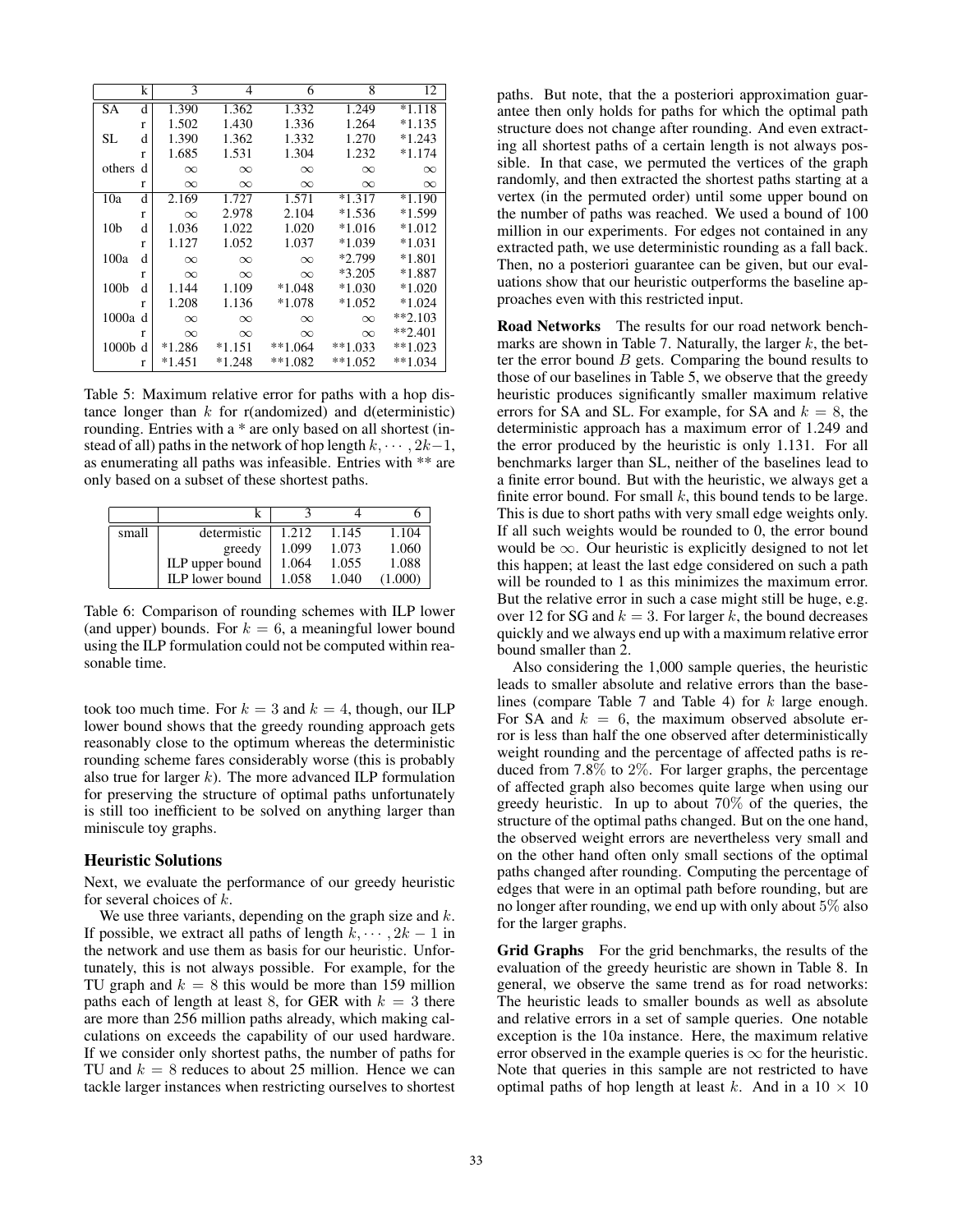|                         | k              | 3          | 4         | 6                    | 8                  | 12        |
|-------------------------|----------------|------------|-----------|----------------------|--------------------|-----------|
| <b>SA</b>               | B              | 1.258      | 1.2021    | 1.147                | 1.131              | $*1.073$  |
|                         | А              | 14.18      | 10.09     | 10.44                | 16.61              | $*7.42$   |
|                         | X              | 1.003      | 1.002     | 1.002                | 1.004              | $*1.001$  |
|                         | %              | 9.4        | 8.0       | 2.0                  | 8.8                | $*3.2$    |
| $\overline{\text{SL}}$  | B              | 1.258      | 1.202     | $1.\overline{166}$   | $1.\overline{156}$ | $*1.073$  |
|                         | А              | 18.76      | 17.14     | 13.22                | 11.86              | $*11.62$  |
|                         | X              | 1.001      | 1.001     | 1.001                | 1.001              | $*1.001$  |
|                         | %              | 8.6        | 8.2       | 6.1                  | 8.8                | $*7.6$    |
| TU                      | B              | 2.595      | 2.103     | 1.760                | $*1.407$           | $**1.071$ |
|                         | А              | 20.86      | 21.40     | 18.08                | $*19.03$           | $**18.4$  |
|                         | X              | 1.001      | 1.001     | 1.000                | $*1.001$           | $**1.000$ |
|                         | %              | 32.8       | 29.2      | 27.2                 | $*27.2$            | $**29.1$  |
| <b>ST</b>               | B              | 2.014      | 1.907     | 1.496                | $*1.322$           | $**1.175$ |
|                         | А              | 30.02      | 21.84     | 18.32                | $*14.06$           | $**14.72$ |
|                         | X              | 1.002      | 1.001     | 1.001                | $*1.000$           | $**1.000$ |
|                         | %              | 34.0       | 37.6      | 35.2                 | $*29.6$            | $**31.4$  |
| $\overline{\text{SWG}}$ | $\overline{B}$ | 2.595      | 2.103     | $*1.602$             | $**1.084$          | $**1.094$ |
|                         | A              | 43.06      | 27.73     | $*30.18$             | $*24.28$           | $**29.92$ |
|                         | X              | 1.000      | 1.001     | $*1.001$             | $**1.000$          | $**1.000$ |
|                         | %              | 41.6       | 26.8      | $*24.4$              | $**39.0$           | $**33.1$  |
| $\overline{\rm SG}$     | B              | 12.463     | $*1.906$  | $**1.215$            | $**1.167$          | $**1.088$ |
|                         | A              | 51.51      | $*25.07$  | $**42.14$            | $**34.92$          | $**38.74$ |
|                         | X              | 1.001      | $*1.000$  | $**1.000$            | $**1.001$          | $**1.000$ |
|                         | %              | 52.4       | 55.3      | $**54.0$             | $** 38.7$          | $**52.7$  |
| <b>GER</b>              | B              | $**55.362$ | $**1.580$ | $*$ <sup>1.504</sup> | $**1.182$          | $**1.118$ |
|                         | A              | $**61.42$  | $**62.39$ | $**65.22$            | $**65.99$          | $**48.79$ |
|                         | X              | $**1.000$  | $**1.000$ | $**1.000$            | $**1.001$          | $**1.000$ |
|                         | %              | $**73.1$   | $**70.2$  | $**66.7$             | $**68.0$           | $**71.4$  |

Table 7: Experimental results for the road networks using our greedy heuristic on a set of paths P. Entries without a \* are obtained from P containing all paths, entries with a \* are obtained from P containing only shortest paths (as all paths could not be stored anymore), and entries with \*\* of a subset of these shortest paths to make the heuristic feasible. B denotes the maximum relative error for  $P$ . A, X and  $\%$  indicate the maximum absolute and relative error as well as the percentage of affected optimal path structures for 1,000 random queries.

|                   | k    | 3        | 4         | 6         | 8         | 12        |
|-------------------|------|----------|-----------|-----------|-----------|-----------|
| 10a               | B    | 1.457    | 1.720     | 1.257     | $*1.145$  | $*1.103$  |
|                   | A    | 2.48     | 2.26      | 2.76      | $*1.93$   | $*1.42$   |
|                   | X    | 2.053    | $\infty$  | $\infty$  | $\infty$  | $\infty$  |
|                   | $\%$ | 40.3     | 38.8      | 40.8      | 23.6      | 35.2      |
| 10 <sub>b</sub>   | B    | 1.023    | 1.022     | 1.017     | $*1.009$  | $*1.005$  |
|                   | A    | 2.32     | 3.08      | 2.92      | $*2.03$   | $*1.77$   |
|                   | X    | 1.049    | 1.026     | 1.044     | $*1.171$  | $*1.086$  |
|                   | %    | 0.8      | 0.4       | 0.4       | $*0.4$    | $*0.4$    |
| 100a              | B    | 8.895    | 2.372     | $*1.621$  | $*1.372$  | $*1.237$  |
|                   | A    | 9.05     | 10.28     | $*4.65$   | $*3.34$   | $*2.69$   |
|                   | X    | 1.087    | 1.130     | $*1.121$  | $*1.110$  | $*1.070$  |
|                   | %    | 95.6     | 94.0      | $*91.6$   | $*91.6$   | $*87.2$   |
| 100 <sub>b</sub>  | B    | 1.071    | 1.056     | $*1.034$  | $*1.023$  | $*1.011$  |
|                   | A    | 10.88    | 7.44      | $*4.17$   | *3.59     | $*3.51$   |
|                   | X    | 1.005    | 1.011     | $*1.003$  | $*1.003$  | $*1.008$  |
|                   | $\%$ | 20.4     | 19.6      | $*9.2$    | $*18.0$   | $*19.2$   |
| 1000a             | B    | *29.821  | $*15.015$ | $**1.809$ | $**1.535$ | $**1.226$ |
|                   | A    | $*56.39$ | $*40.46$  | $*24.16$  | $*28.66$  | $**29.36$ |
|                   | X    | $*1.045$ | $*1.041$  | $**1.025$ | $**1.023$ | $**1.043$ |
|                   | %    | 100.0    | 100.0     | $**100.0$ | $**100.0$ | $**100.0$ |
| 1000 <sub>b</sub> | B    | $*1.146$ | $*1.078$  | $**1.038$ | $**1.016$ | $**1.008$ |
|                   | A    | $*18.12$ | *13.98    | $**13.21$ | $**13.21$ | $**11.62$ |
|                   | X    | $*1.002$ | $*1.001$  | $**1.001$ | $**1.002$ | $**1.001$ |
|                   | %    | $*63.6$  | $*66.1$   | $**63.0$  | $**68.1$  | $**71.5$  |

Table 8: Experimental results for the grid graph benchmarks using the greedy heuristic.